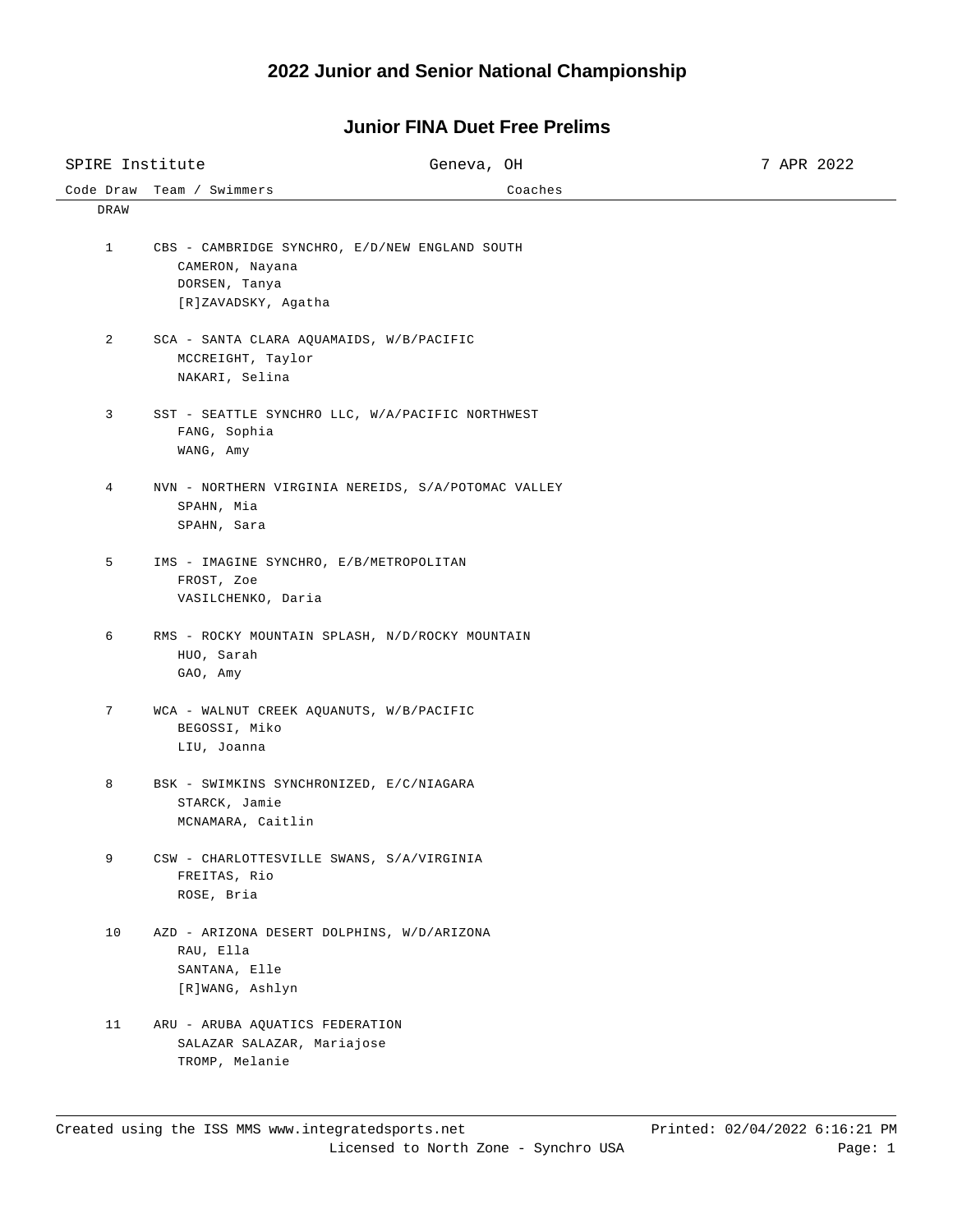| SPIRE Institute |                                                                                              | Geneva, OH                                         | 7 APR 2022 |
|-----------------|----------------------------------------------------------------------------------------------|----------------------------------------------------|------------|
| Code Draw       | Team / Swimmers                                                                              | Coaches                                            |            |
| 12              | MCKINNON, Shyah<br>ROGOVITZ, Alice                                                           | CBS - CAMBRIDGE SYNCHRO, E/D/NEW ENGLAND SOUTH     |            |
| 13              | ROBINSON, Emily<br>KIZIS, Lisa                                                               | PWS - PACIFIC WAVES SYNCHRO, W/A/PACIFIC NORTHWEST |            |
| 14              | CHOI, Madelyn<br>CHOI, Irene                                                                 | MST - M SYNCHRONIZED SWIM TEAM, E/B/NEW JERSEY     |            |
| 15              | MCKINNON, Elizabeth<br>HAUCK, Yanna                                                          | AYS - ANA YMCA SYNCHRO, E/D/NEW ENGLAND NORTH      |            |
| 16              | LEBRON, Amelia<br>LEE, Clara<br>[R]CLANCY, Ella                                              | SGS - SAN DIEGUITO SYNCHRO, W/C/SAN DIEGO/IMPERIAL |            |
| 17              | STEWART, Cameron<br>MATHEWS, Alexandra                                                       | NCY - NEW CANAAN Y AQUIANAS, E/A/CONNECTICUT       |            |
| 18              | HEARN, Irelyn<br>HENRY, Lorelei<br>[R]PLESO, Logan                                           | CSW - CHARLOTTESVILLE SWANS, S/A/VIRGINIA          |            |
| 19              | FCS - HOUSTON SYNCHROSTARS, S/C/GULF<br>CHIU, Rebekah<br>LEVARO, Sarah<br>[R]ECHOLS, Katelin |                                                    |            |
| 20              | SHIN, Lindsay<br>SEO, Sarah                                                                  | PTX - PIROUETTES OF TEXAS, S/C/SOUTHWESTERN        |            |
| 21              | BURDETTE, Kennah<br>SMITH, Natalie<br>[R]DUMONT, Carie                                       | AZD - ARIZONA DESERT DOLPHINS, W/D/ARIZONA         |            |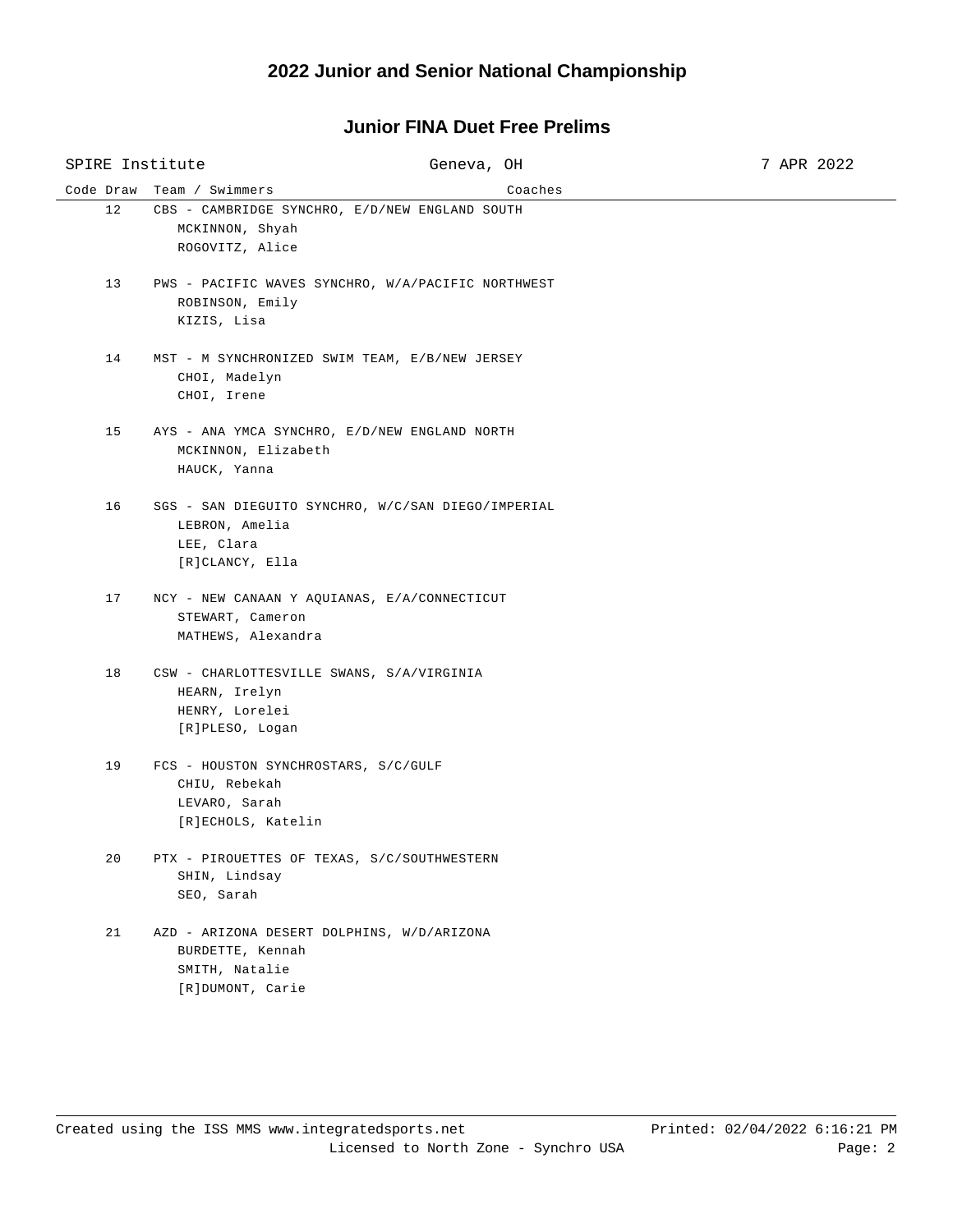# Code Draw Team / Swimmers Coaches SPIRE Institute  $G$  Geneva, OH 3 7 APR 2022 22 PTX - PIROUETTES OF TEXAS, S/C/SOUTHWESTERN PINDI, Manasvi "manu" VALDEZ, Nathalia [R]LEE, Olivia 23 IMS - IMAGINE SYNCHRO, E/B/METROPOLITAN FRIEDMAN, Cecilia GOLDFINGER, Renee 24 AZD - ARIZONA DESERT DOLPHINS, W/D/ARIZONA ZIMM, Eva NEELEY, MacKenzie [R]BOWMAN, Liberty 25 BSK - SWIMKINS SYNCHRONIZED, E/C/NIAGARA ROGER, Angelie ERMER, Carly 26 CSG - CINCINNATI YMCA SYNCHROGATORS, N/A/OHIO OLSON, Maria HOWES, Haylee 27 LMA - LA MIRADA AQUABELLES, W/C/SOUTHERN CALIFORNIA LIU, Calista KWON, Audrey 28 SND - SOUTHERN NEVADA DESERT MERMAIDS, W/D/SOUTHERN NEVADA ZURNACHYAN, Alla BELL, Kyla 29 CSG - CINCINNATI YMCA SYNCHROGATORS, N/A/OHIO PRICE, Katie ALMOND, Madi 30 NCY - NEW CANAAN Y AQUIANAS, E/A/CONNECTICUT GALCHENKO, Elizaveta SHEN, Isabelle 31 CSG - CINCINNATI YMCA SYNCHROGATORS, N/A/OHIO NATH, Maria FULLEN, Elizabeth 32 WCA - WALNUT CREEK AQUANUTS, W/B/PACIFIC ZUNIGA, Giordanna (gigi) MOORE, Emileen